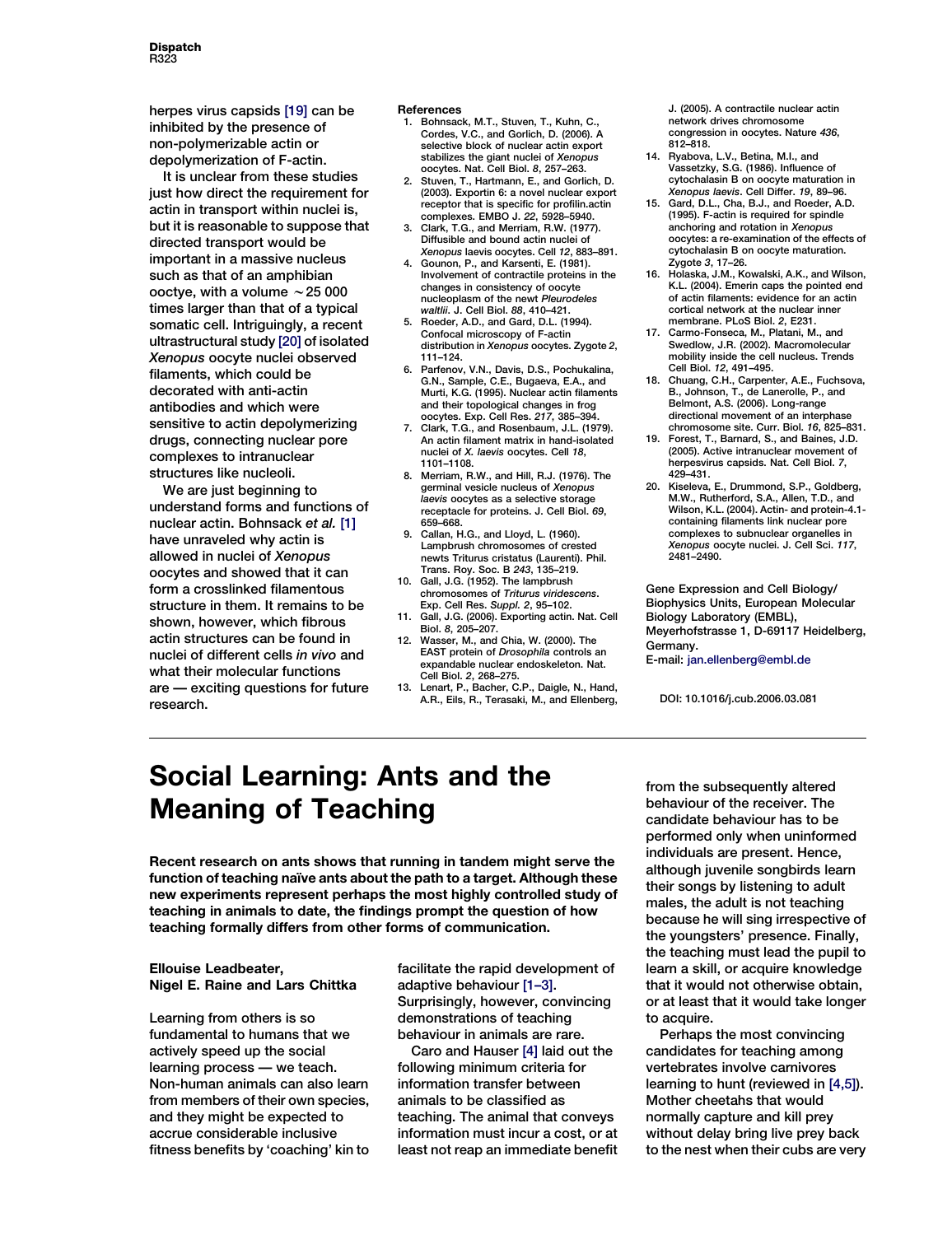



(A) Schematic view of path taken by a tandem-running pair of Temnothorax albipennis ants from their nest (N) to a food source (F). (B) Running speed of leader (red line) and follower (blue line) during the same tandem-run. Tandem leaders have experience of the food source, whilst followers are naı̈ve of its location. The leader proceeds towards the food source (red path) so long as the follower (blue path) maintains regular antennal contact with the leader's legs or abdomen. Progress of the tandem pair is slowed by frequent periods when the leader remains still whilst the follower performs a looped circuit, possibly to memorise landmarks along the path (points 1 and 3) [8]. Once this exploratory circuit is complete, and the follower re-establishes antennal contact, the leader continues onwards towards the food. If contact between follower and leader becomes less frequent during a tandem-run, the leader will slow down to allow the follower to catch up (point 2).

young. Prey is killed by the mother in front of the cubs. Later, when the cubs begin accompanying her on hunting trips, the mother releases prey in front of them, which the cubs attempt to catch, sometimes at the cost of losing the prey altogether [\[6\]](#page-2-0). The cubs' predatory skills improve over this period, although it remains to be shown that this results directly from such practice (the same applies in a study on domestic cats [\[7\]](#page-2-0)). Other potential cases of teaching involve chimpanzees learning to use stone hammers and anvils, and ospreys teaching their offspring to snatch fish from the water  $[4,5]$ , but as yet these rely only upon weak anecdotal evidence.

In contrast, Franks and Richardson's [\[8\]](#page-2-0) well-controlled study on tandem-running Temnothorax ants was carried out in a laboratory. The intimate interaction between leader and follower in a pair of tandemly running ants at first sight bears all the hallmarks of a parent teaching a child to ride a bicycle. An experienced ant will lead individual naïve nest mates to newly discovered food sources or nesting sites, stopping if the follower loses regular antennal contact [\[9\].](#page-2-0) When the pair becomes separated, as occurs when the follower makes looping movements possibly searching for landmarks, the leader remains still, only continuing towards the food when the follower has completed her exploratory circuit (Figure 1). Franks and Richardson [\[8\]](#page-2-0) demonstrate that there are clear two-way interactions between the tandem-running ants. When the gap between them becomes too large, and antennal contact between the pair is lost, the leader slows down and the follower accelerates to catch up. This bidirectional feedback loop appears to maximise the speed at which the two can progress, while allowing the follower to memorise the path and its surrounding landmark features.

Such tandem-running meets most of the criteria for teaching set out in the definition given by Caro and Hauser [\[4\].](#page-2-0) When alone, the

leader does not incorporate the frequent pauses which are used by the follower to perform orientation loops. Hence the leader's behaviour is clearly modified in the presence of a naïve observer. Leaders incur a time cost: when an experienced forager is not leading a follower, she travels faster to the food source and does not stop en route [\[8\].](#page-2-0) As a result, the follower (pupil) finds the target more quickly than she would do if searching for it alone. While it appears likely that followers learn route-specific information during tandem-running, it remains to be shown empirically precisely what information is obtained.

Franks and Richardson [\[8\]](#page-2-0) refine Caro and Hauser's [\[4\]](#page-2-0) working definition of teaching by introducing an additional criterion: that feedback from the learner to the experienced individual must be demonstrated. Such feedback clearly distinguishes tandem-running from other forms of signalling in ants, such as scent-marking food sources, or releasing alarm pheromones in the presence of nest intruders [[9\].](#page-2-0) In these cases, both the signal and the response are largely hard-wired; and there is no need to assume that learnt information has been transmitted, nor is there a need to invoke learning to explain the receiver's response. Most simple forms of signalling, such as use of pheromones, do not appear to meet several criteria laid out by Caro and Hauser's teaching definition: such signals are displayed irrespective of the presence of a naïve receiver, and do not lead to the long lasting changes of receiver behaviour that would qualify as learning [\[10,11\].](#page-2-0) So the additional criterion of feedback from the taught individual seems unnecessary. Responding to feedback from pupils makes for more efficient teaching, but teaching, albeit perhaps at a lower quality, can still occur in the absence of such feedback.

In contrast, tandem-running in ants, just like dancing in honeybees, is a much more advanced form of communication. These behaviours specifically